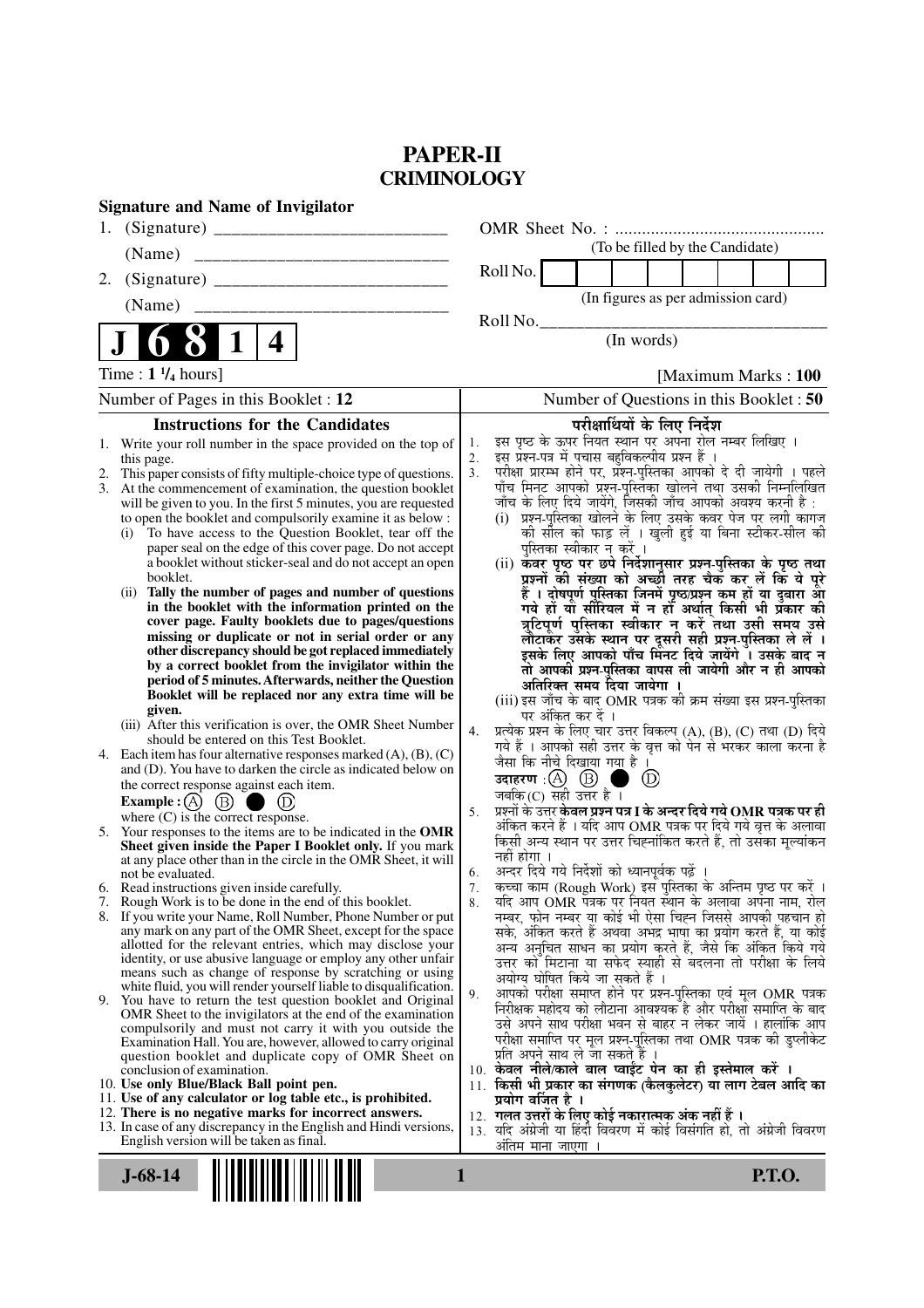### **CRIMINOLOGY**

### **Paper – II**

- **Note :** This paper contains **fifty (50)** objective type questions of **two (2)** marks each. **All** questions are compulsory.
- **1.** "Criminology includes within its scope the process of making laws, of breaking laws and of reacting to breaking of laws." Who has postulated this view ?
	- (A) Beccaria
	- (B) Freud
	- (C) Sutherland
	- (D) Reckless
- **2.** Among the following, in which country is prostitution officially regulated ?
	- (A) France (B) Pakistan
	- (C) Thailand (D) India
- **3.** Which country among the following is known for the smuggling of intoxicating drugs ?
	- (A) Argentina
	- (B) Australia
	- (C) Algeria
	- (D) Afghanistan
- **4.** In explaining criminal conduct, who has propounded the principle of 'utilitarianism' ?
	- (A) Aristotle
	- (B) Bentham
	- (C) Karl Marx
	- (D) de Marsangy
- **5.** Which principle has Cesare Lombroso propounded to distinguish criminals from non-criminals ?
	- (A) Inheritance
	- (B) Atavism
	- (C) Depravity
	- (D) Obesity
- **6.** Among the following, which term has been used by William Sheldon while specifying criminal types ?
	- (A) Sadist
	- (B) Imbecile
	- (C) Ectomorph
	- (D) Psychopath
- **7.** Who has formulated 'Differential Association' theory to explain juvenile delinquency ?
	- (A) Becker (B) Marx
	- (C) Parsons (D) Sutherland
- **8.** Which chromosome structure is suspected to cause criminal tendency ?
	- (A) XY
	- (B) XYY
	- (C) XXY
	- (D) None of the above
- **9.** What does the term nymphomania mean ?
	- (A) Sleep walking
	- (B) Fear from altitude
	- (C) Urge for excessive sex activity
	- (D) Secret listening to others conversation
- **10.** What is it that makes a suspect liable in a criminal case ?
	- (A) His presence
	- (B) His personality traits
	- (C) His intention
	- (D) His family background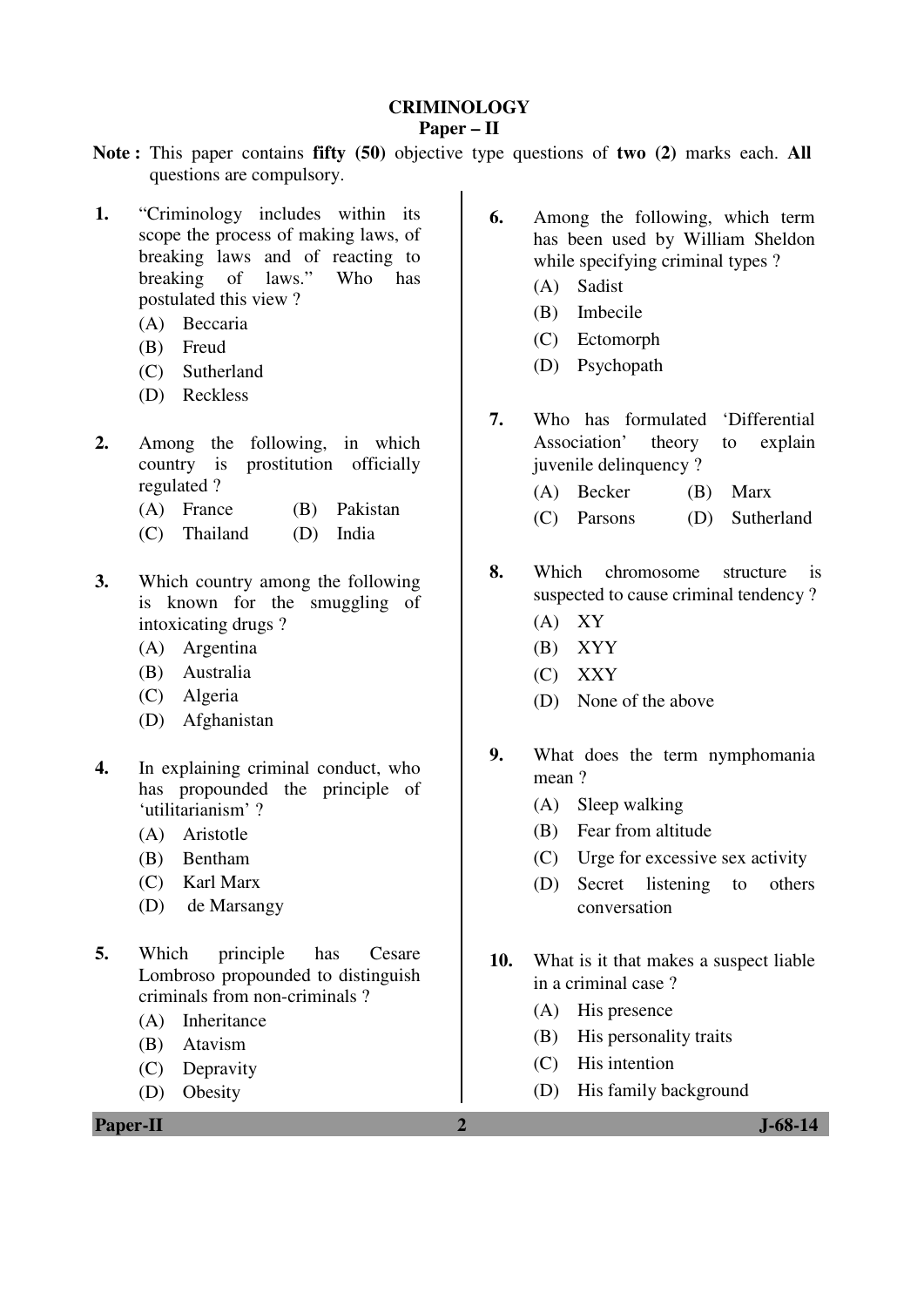#### अपराधशास्त्र

#### ¯ÖÏ¿®Ö¯Ö¡Ö **– II**

**नोट: इस प्रश्नपत्र में पचास (50)** बह-विकल्पीय प्रश्न हैं । प्रत्येक प्रश्न के **दो (2)** अंक हैं । सभी प्रश्न अनिवार्य हैं ।

- 1. "कानून बनाने की, कानून तोड़ने की और कानून ट्टने के प्रति अनुक्रिया करने की प्रक्रिया अपराधशास्त्र के सीमाक्षेत्र में समाविष्ट है ।" यह विचार किसका है ?
	- $(A)$  बैकारिया
	- $(B)$  फ्रॉयड
	- (C) सदरलैण्ड
	- (D) रैकलेस
- 2. निम्नलिखित में से किस देश में वेश्यावृत्ति सरकारी नियंत्रण में होती है ?
	- $(A)$  फ्रांस
	- $(B)$  पाकिस्तान
	- (C) थाइलैंड
	- (D) भारत
- 3. निम्नलिखित में से कौन सा देश मादक पदार्थों की तस्करी के लिये जाना जाता है  $\overline{v}$ 
	- $(A)$  अर्जेन्टीना
	- (B) ऑस्टेलिया
	- (C) अल्जीरिया
	- (D) अफगानिस्तान
- 4. आपराधिक आचार की व्याख्या करने में उपयोगितावाद का सिद्धान्त किसने प्रतिपादित किया है ?
	- $(A)$  अरस्तु
	- $(B)$  बैन्थम
	- $(C)$  कार्ल मार्क्स
	- $(D)$  डे मारसेंजी
- 5. सीजर लोम्ब्रोसो ने अपराधी को निरापराधी से भिन्न दिखलाने के लिए इस सिद्धान्त को प्रतिपादित किया है ?
	- $(A)$  आनुवंशिक
	- (B) शारीरिक विकृति
	- $(C)$  चारित्रहीनता
	- $(D)$  मोटापा

**6.** आपराधिक प्रकारों का विशेष ब्यौरा देते समय <u>विलियम शैल्डन ने किस शब्द का उपयोग किया</u> हे ?

- (A) परपीड़न सुखवादी
- (B) हीन बुद्धि
- (C) एक्टोमार्फ़
- (D) मनोविकृत
- **7.** किशोर अपचारिता की व्याख्या करने के लिये 'विभेदक साहचर्य' सिद्धान्त किसने सूत्रित किया हे ?
	- $(A)$  बेकर
	- $(B)$  मार्क्स
	- (C) पार्सनस
	- (D) सदरलैण्ड
- 8. कौन सी गुणसुत्र संरचना आपराधिक प्रवृत्ति को जन्म देने वाली समझी जाती है $\,$  ?
	- $(A)$  XY
	- (B) XYY
	- (C) XXY
	- (D) उपर्युक्त में से कोई नहीं
- 9. 'निम्फोमेनिया' शब्द का क्या अर्थ है ?
	- $(A)$  निंद्रा में चलना
	- $(B)$  ऊँचाई का भय
	- $(C)$  । अतिशय यौन सम्बन्ध की लालसा
	- (D) दूसरों की बातचीत को छिपकर सुनना
- 10. आपराधिक मामले में संदिग्ध व्यक्ति को उत्तरदायी क्या बनाता है ?
	- $(A)$  उसकी उपस्थिति
	- (B) उसके व्यक्तित्व की विशेषता
	- $(C)$  उसका आशय
	- (D) उसके परिवार की पृष्ठभूमि

 **J-68-14 3 Paper-II**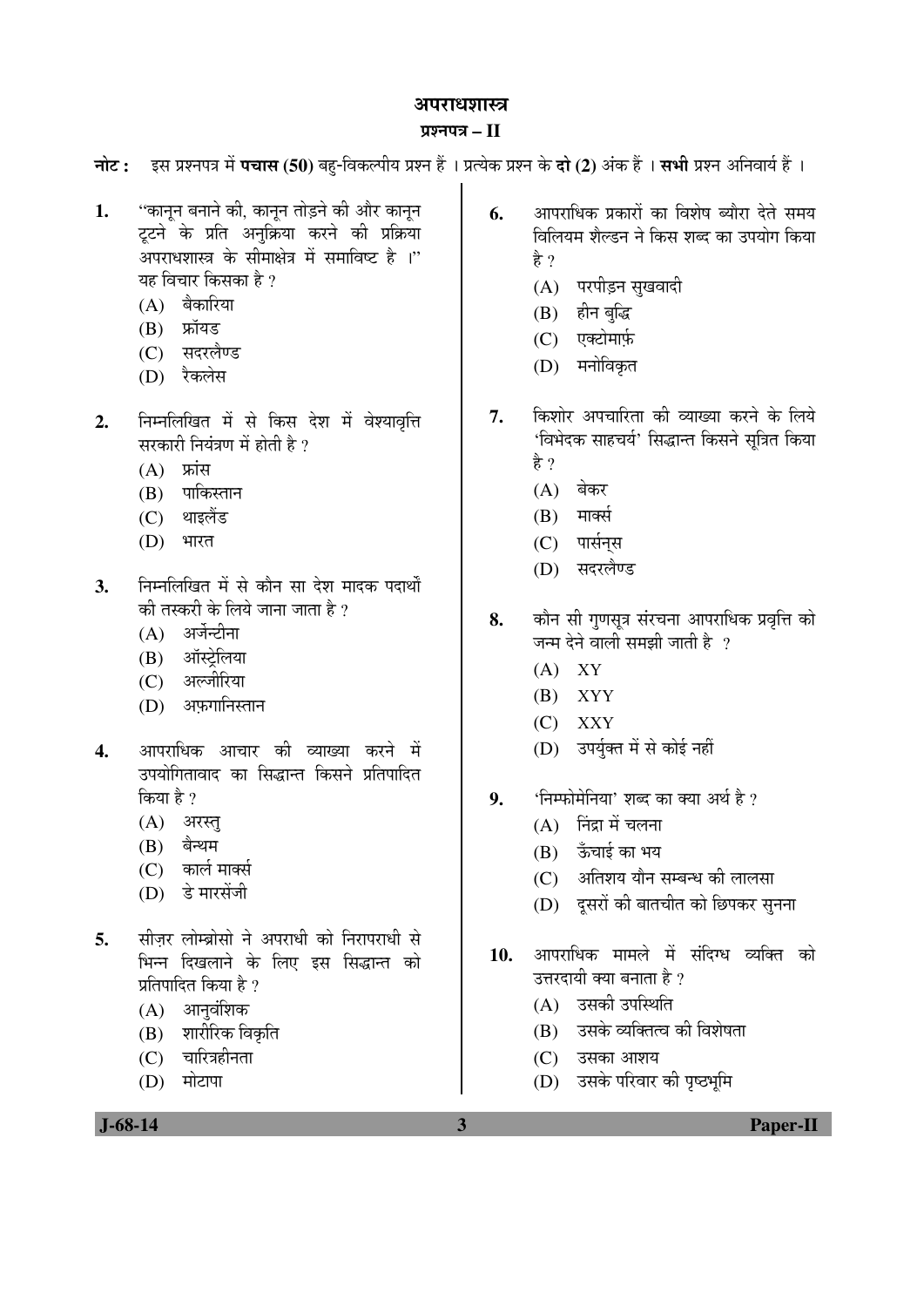- **11.** What is the purpose in conducting the criminological research ?
	- (A) To gain insight into crime
	- (B) To discover new facts
	- (C) To verify existing concepts
	- (D) All the above three
- **12.** To be valid a sample should be
	- (A) Large
	- (B) Representative
	- (C) Complete
	- (D) Comprehensive
- **13.** Which type of diagrams use angles and degrees ?
	- (A) Line graphs
	- (B) Bar diagrams
	- (C) Pie diagrams
	- (D) Scatter diagram
- **14.** Among the following which is a victimless crime ?
	- (A) Auto theft
	- (B) Minor Hurt
	- (C) Drug adulteration
	- (D) Gambling
- **15.** Among the following, which plant yields opium ?
	- (A) Acacia arabica
	- (B) Papaver somniferum
	- (C) Targetes erecto
	- (D) Toctona grandis
- **16.** What is the characteristic of commercial sex ?
	- (A) Exchange of cash or kind
	- (B) Emotional indifference
	- (C) Sexual intercourse
	- (D) All the above three

**Paper-II 4 J-68-14**

- **17.** In India, which is the oldest Juvenile Legislation ?
	- (A) Juvenile Justice Act
	- (B) Children Act
	- (C) Borstal School Act
	- (D) Apprentices Act
- **18.** What is the main objective of the Child Welfare Committee in respect of a child produced before it ?
	- (A) Detention
	- (B) Correction
	- (C) Restoration
	- (D) None of the above
- **19.** 'Tooth for tooth, eye for an eye.' What penal philosophy does this approach reflect ?
	- (A) Revenge
	- (B) Retribution
	- (C) Expiation
	- (D) Correction
- **20.** Among the following, which country does not have the capital punishment ?
	- (A) Iran (B) Italy
	- (C) Russia (D) Sri Lanka
- **21.** Among the following, which country has the provision of plea-bargaining in court trial ?
	- (A) Germany
	- (B) United States of America
	- (C) Japan
	- (D) New Zealand
- **22.** Among the following, which state does not have an open air prison ?
	- (A) Uttar Pradesh
	- (B) Rajasthan
	- (C) Tamil Nadu
	- (D) West Bengal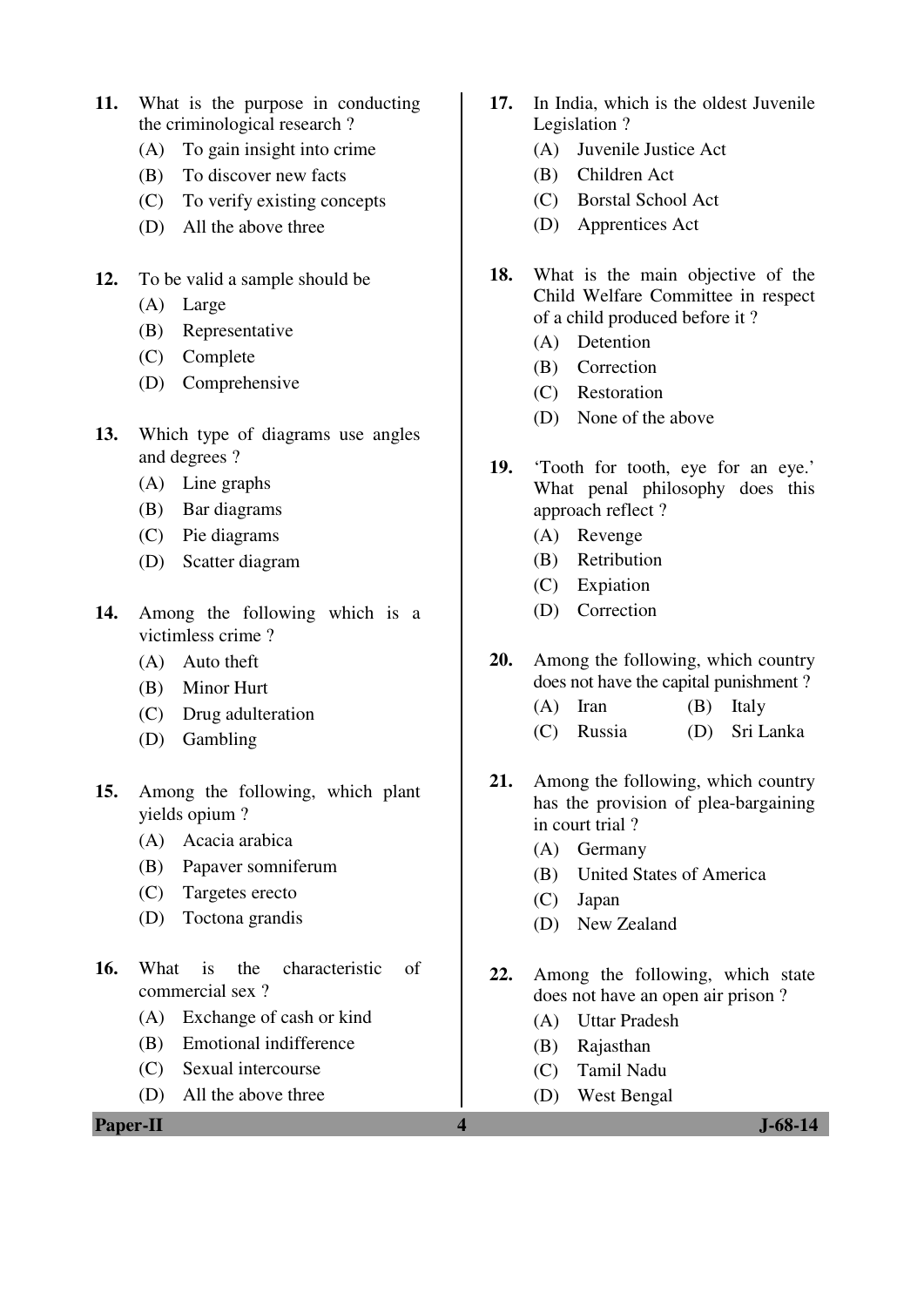- 11. अपराधिकीय शोध करने का उद्देश्य क्या होता हे ?
	- $(A)$  अपराध में अंत:दृष्टि प्राप्त करने के लिए
	- $(B)$  नवीन तथ्य खोज निकालने के लिए
	- (C) मौजूदा अवधारणाओं का सत्यापन करने के लिए
	- (D) उपर्युक्त तीनों
- 12. प्रामाणिक होने के लिये एक प्रतिदर्श को कैसा होना चाहिए $?$ 
	- $(A)$  बड़ा
	- $(B)$  प्रतिनिधि
	- (C) सम्पूर्ण
	- (D) व्यापक या विस्तृत
- 13. कौन से प्रकार के आरेख त्रिकोणों तथा कोटियों (डिग्री) का उपयोग करते हैं ?
	- $(A)$  रेखा आरेख
	- (B) छड़ (बार) आरेख
	- $(C)$  पाइ आरेख
	- (D) प्रकीर्ण (या छितरा) आरेख
- 14. निम्नलिखित में से उत्पीडितविहीन अपराध कौन सा है ?
	- $(A)$  ऑटो की चोरी
	- (B) छोटी मोटी चोट
	- $(C)$  औषधि अपमिश्रण
	- (D) ज़आ खेलना
- 15. निम्नलिखित में से किस पौधे से अफीम उत्पन्न होती है $?$ 
	- $(A)$  एकेशिया अरेबिका
	- (B) पैपेवर सोमनिफेरम
	- (C) टारगेटस एरेक्टो
	- (D) टैक्टोना ग्रैंडिस
- 16. व्यापारिक यौन सम्बन्ध की विशेषता क्या है ?
	- $(A)$  नकद या वस्तु का लेनदेन
	- (B) भावनात्मक उदासीनता
	- $(C)$  यौन समागम
	- (D) उपर्युक्त तीनों
- 17. भारत में, सबसे परातन किशोर विधान कौन सा हे ?
	- $(A)$  किशोर न्याय अधिनियम
	- $(B)$  बाल अधिनियम
	- (C) बोर्स्टल स्कुल अधिनियम
	- (D) शिक्ष अधिनियम
- 18. बाल कल्याण समिति के समक्ष प्रस्तुत किए जाने वाले बच्चे के सम्बन्ध में उसका मुख्य उद्देश्य क्या होता है ?
	- $(A)$  नजरबंदी
	- $(B)$  सुधार
	- (C) पुनरुद्धार
	- (D) उपर्युक्त में से कोई नहीं
- 19. 'दाँत के लिए दाँत, आँख के लिए आँख'। यह उपागम कौन सी दांडिक विचारधारा (या दर्शन) प्रगट करता है ?
	- $(A)$  बदला
	- $(B)$  प्रतिशोध
	- (C) प्रायश्चित
	- (D) सुधार
- 20. निम्नलिखित में से किस देश में मृत्युदंड नहीं दिया जाता है ?
	- $(A)$  ईरान
	- (B) इटली
	- $(C)$  रशिया
	- (D) श्रीलंका
- 21. निम्नलिखित में से किस देश में न्यायालय सुनवाई में 'प्ली-बारगेनिंग' का प्रावधान है ?
	- $(A)$  जर्मनी
	- (B) यूनाइटेड स्टेट्स ऑफ अमेरिका
	- $(C)$  जापान
	- (D) न्यूज़ीलैंड
- 22. निम्नलिखित में से किस राज्य में ओपन एयर बंदीगृह नहीं है ?
	- (A) उत्तरप्रदेश
	- $(B)$  राजस्थान
	- $(C)$  तमिलनाड
	- (D) पश्चिम बंगाल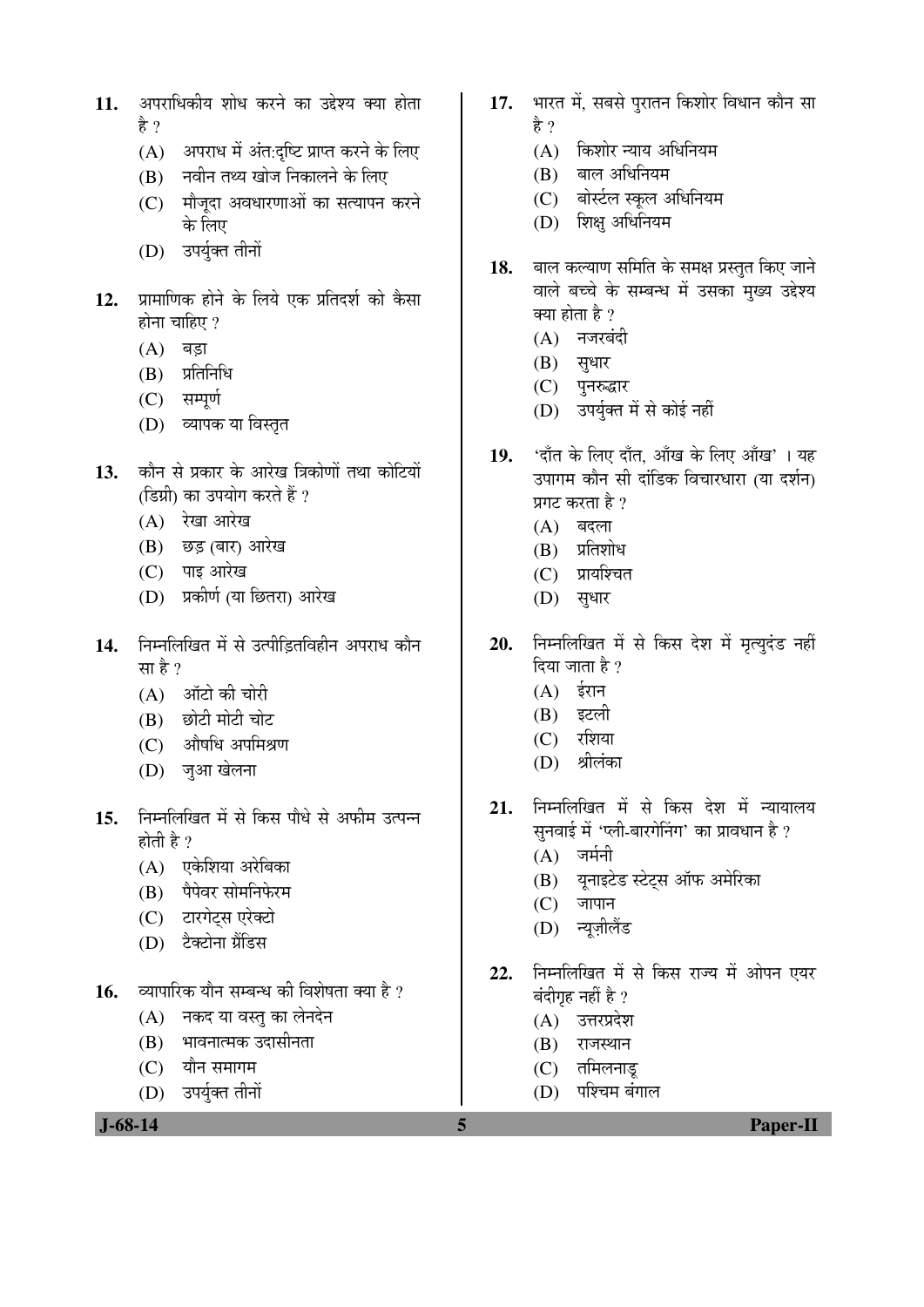- **23.** Which country among the following has inquisitorial system of justice ?
	- (A) Australia
	- (B) Canada
	- (C) Germany
	- (D) Pakistan
- **24.** What offence does a person commit if he puts a businessman to fear of injury and takes away his money bag ?
	- (A) Theft
	- (B) Extortion
	- (C) Robbery
	- (D) Dacoity
- **25.** Under section 256 B of the CrPC, who files the application in the court for plea-bargaining ?
	- (A) The accused (of the crime)
	- (B) Crime victim
	- (C) Prosecutor
	- (D) Any of the above
- **26.** Among the following, who is a 'Surrogate victim' of crime ?
	- (A) A woman is killed for dowry
	- (B) A son is killed in place of his father.
	- (C) A surpanch is killed by the adversary
	- (D) A wealthy person is killed by dacoit
- **27.** Which law provides that, when a court imposes a fine, the court may order the whole or part of fine to be given to the crime victim ?
	- (A) Section 265 F of the Cr. P.C.
	- (B) Section 357 of the Cr. P.C.
	- (C) Section 66 of the I.P.C.
	- (D) Section 340 of the I.P.C.

**28.** Who is eligible for appointment as the Chairman of the National Human Rights Commission ?

- (A) Retired Chief Justice of High Court
- (B) Retired Attorney General of India
- (C) Retired Judge of the Supreme Court
- (D) Retired Chief Justice of Supreme Court
- **29.** Criminal Intention is also referred to as
	- (A) Prima Faciae
	- (B) Mens Rea
	- (C) Actus Reus
	- (D) None of the above
- **30.** 'A victim contributing to his/her own injury on damage', is called
	- (A) Restitution
	- (B) Contributory negligence
	- (C) Victim compensation
	- (D) None of the above
- **31.** Which among the following is excellent source of crime data ?
	- (A) Census reports
	- (B) Handbook of statistics
	- (C) Crime in India
	- (D) None of the above
- **32.** 'Probation' was first used by
	- (A) John Augustus
	- (B) John Marcus
	- (C) John Howard
	- (D) John Julius
- **33.** The meaning of 'Hypothesis', in research is
	- (A) Universal fact
	- (B) Theory
	- (C) Tentative assumption
	- (D) Model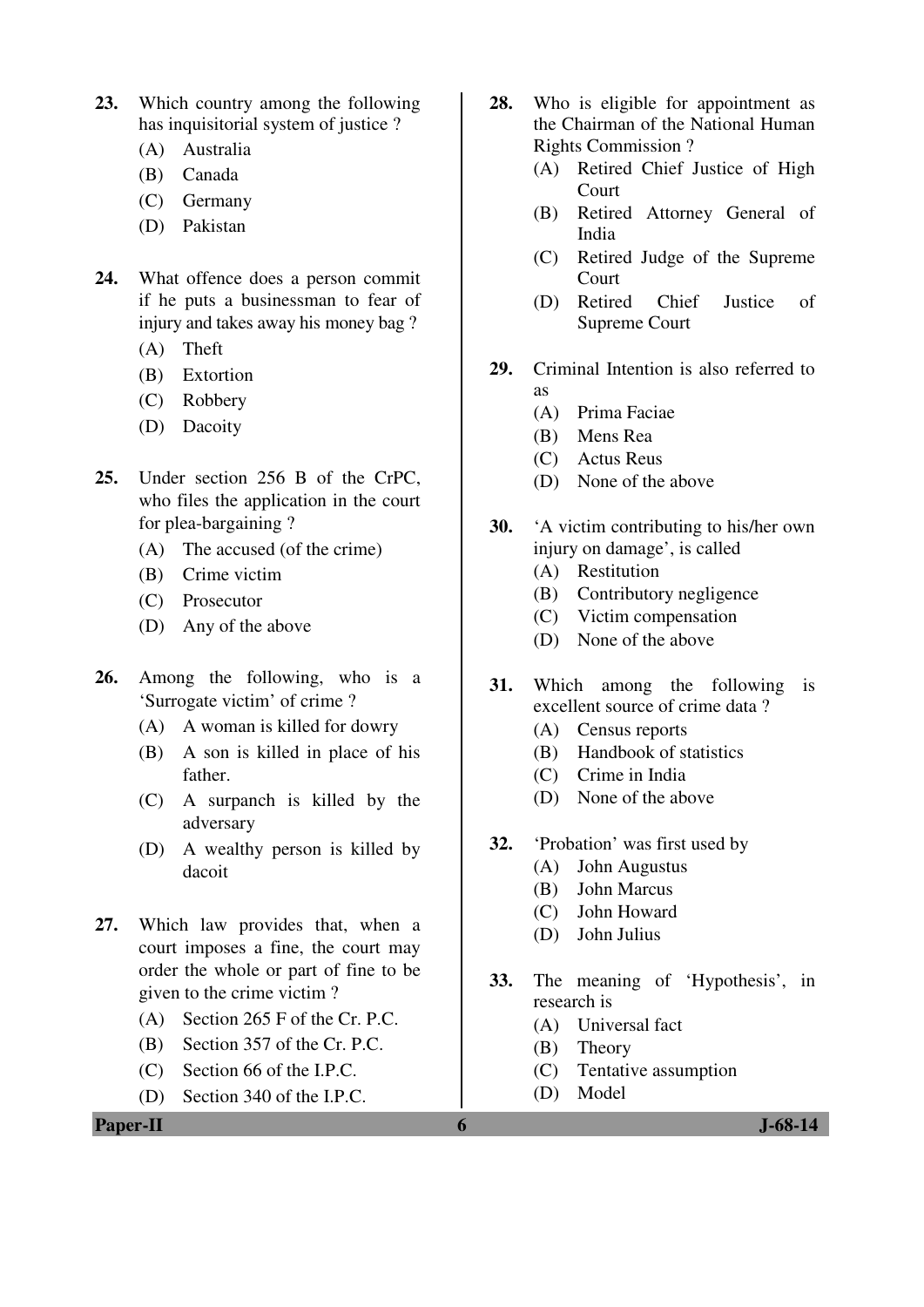- 23. निम्नलिखित में से किस देश में इनक्विसिटोरियल या छानबिन करनेवाली न्याय प्रणाली है $\overline{?}$ 
	- (A) ऑस्ट्रेलिया
	- (B) कनेडा
	- $(C)$  जर्मनी
	- (D) पाकिस्तान
- 24. यदि एक व्यक्ति किसी व्यापारी को चोट का डर दिखाकर उसका मनी बैग ले लेता है तो वह कौन सा अपराध करता है ?
	- $(A)$  चोरी
	- (B) उद्दापन (एक्सटोर्शन)
	- (C) लूट
	- (D) डकैती
- **25.** दंड प्रक्रिया संहिता में धारा 256 (बी) के अन्तर्गत 'प्ली-बारगेनिंग' के लिये कौन आवेदन पत्र दाखिल करता है ?
	- (A) अभियुक्त (अपराध का)
	- (B) अपराध पीडि़त
	- (C) अभियोजक
	- (D) उपर्युक्त में से कोई भी
- **26.** निम्नलिखित में से अपराध का 'प्रतिनिधि उत्पीडित' कौन है ?
	- $(A)$  दहेज़ के लिये स्त्री की हत्या
	- (B) पिता के स्थान पर उसके पत्र की हत्या
	- (C) सरपंच के विरोधी द्वारा उसकी हत्या
	- (D) धनी व्यक्ति की डाकुओं द्वारा हत्या
- 27. कौन से अधिनियम में यह व्यवस्था है कि यदि <u>न्यायालय जुर्माना लगाता है, तो न्यायालय</u> जर्माने की परी या आंशिक राशि अपराध पीडित <u>को दे देने का आदेश दे सकता है ?</u>
	- $(A)$  दंड प्रक्रिया संहिता की धारा 265 एफ
	- $(B)$  दंड प्रक्रिया संहिता की धारा 357
	- $(C)$  भारतीय दंड संहिता की धारा  $66$
	- $(D)$  भारतीय दंड संहिता की धारा 340
- 28. निम्नलिखित में से कौन राष्टीय मानवाधिकार आयोग के अध्यक्ष के रूप में नियक्त किए जाने के योग्य है ?
	- (A) उच्च न्यायालय का सेवानिवृत्त मुख्य न्यायाधीश
	- (B) सेवानिवृत्त महान्यायवादी
	- (C) सर्वोच्च न्यायालय का सेवानिवृत्त न्यायाधीश
	- (D) सर्वोच्च न्यायालय का सेवानिवृत्त मुख्य न्यायाधीश
- **29.** आपराधिक इरादा निम्नलिखित भी कहलाता है:
	- (A) प्राइमा फेसी / प्रथम दृष्ट्या
	- $(B)$  मैन्स रिआ / अपराधी मन
	- (C) एक्टस रिअस
	- (D) उपर्युक्त में से कोई नहीं
- 30. यदि उत्पीड़ित अपनी खुद की चोट या नुकसान में योगदान दे रहा है तो यह क्या कहलाता है ?
	- $(A)$  प्रत्यावस्थापन
	- $(B)$  सहकारी असावधानी
	- (C) उत्पीड़ित मुआवज़ा
	- (D) उपर्युक्त में से कोई नहीं
- **31.** अपराध आँकडों का उत्तम स्रोत निम्नलिखित में से कौन सा $\stackrel{1}{\mathcal{B}}$  ?
	- (A) जनगणना रिपोर्टस
	- (B) हैण्डबक ऑफ स्टेटिस्टिक्स
	- $(C)$  क्राइम इन इंडिया
	- (D) उपर्युक्त में से कोई नहीं
- 32. परिवीक्षा का सर्वप्रथम उपयोग किसके द्रारा किया गया था ?
	- $(A)$  जॉन ऑगस्टन
	- (B) जॉन मार्कस
	- $(C)$  जॉन हॉवर्ड
	- (D) जॉन जुलियस
- **33.** शोध में 'हाइपोथीसिस' (परिकल्पना) का तात्पर्य
	- Æîü
	- $(A)$  सार्वभौमिक तथ्य
	- $(B)$  सिद्धान्त
	- $(C)$  अंतरिम मान्यता
	- (D) मॉडल

 **J-68-14 7 Paper-II**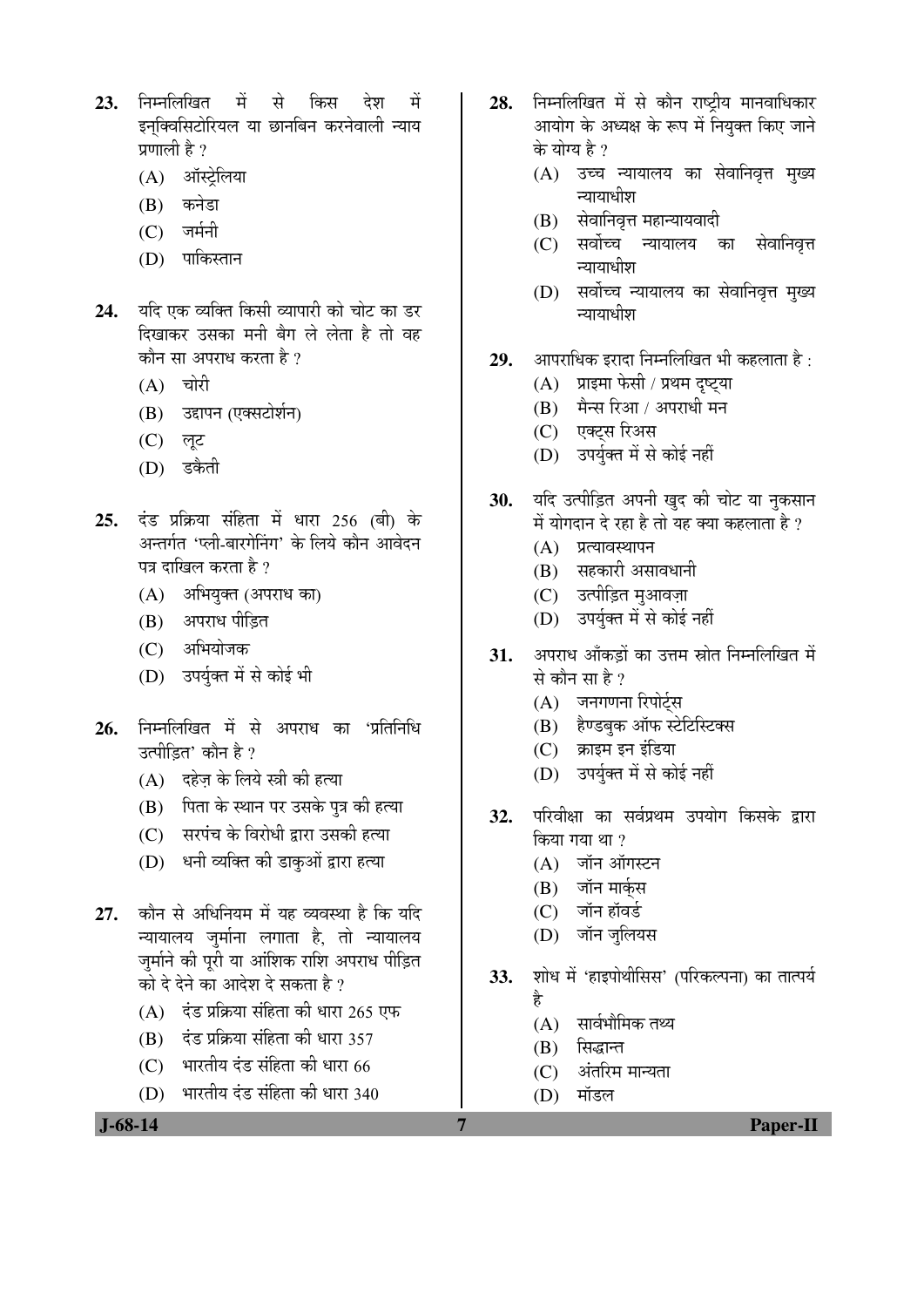- **34.** The 'Borstal school' is meant for
	- (A) Young offenders
	- (B) Women offenders
	- (C) Beggars
	- (D) None of the above
- **35.** The concept of situational crime prevention is explained in
	- (A) Power control theory
	- (B) Rational choice theory
	- (C) Conflict theory
	- (D) Drift theory
- **36.** Crime committed during the course of an occupation is called
	- (A) Dacoity
	- (B) Terrorism
	- (C) White collar crime
	- (D) Organised crime
- **37.** A method relying on unconscious motives, repressed conflicts and the case study to explain criminal behaviour is called
	- (A) Psychoanalysis
	- (B) Psychosis
	- (C) Neurosis
	- (D) Psychopath
- **38.** Research conducted on the links between different crimes and criminals is known as
	- (A) Psychology
	- (B) Crime typology
	- (C) Phrenology
	- (D) Sociology
- **39.** The intent to commit a crime is also known as
	- (A) Mens rea
	- (B) Actus rea
	- (C) Mala inse
	- (D) Mala prohibita

**Paper-II 8 J-68-14**

- **40.** What aspects of research may be questioned if studies are funded by organisations that have a vested interest in the outcome of the research ?
	- (A) The scientific method
	- (B) The objectivity
	- (C) The publishing of findings
	- (D) The cost
- **41.** Match the List I with List II with the help of codes given below :

|     | $List-I$      |                                    |                           | $List - II$ |                                     |  |
|-----|---------------|------------------------------------|---------------------------|-------------|-------------------------------------|--|
|     |               | a. Traditional i. Software         |                           |             |                                     |  |
|     |               | Crimes                             |                           |             | piracy                              |  |
|     |               | b. White collar ii. Arms smuggling |                           |             |                                     |  |
|     |               | crimes                             |                           |             |                                     |  |
|     |               | c. Organised                       |                           |             | iii. Unnecessary                    |  |
|     |               | crimes                             |                           |             | medical scams                       |  |
|     |               | d. Cyber crime iv. Murder          |                           |             |                                     |  |
|     |               |                                    |                           |             | v. Rarest of rare                   |  |
|     |               |                                    |                           |             | case                                |  |
|     | <b>Codes:</b> |                                    |                           |             |                                     |  |
|     |               | a                                  | b c                       |             | $\mathbf d$                         |  |
|     |               | $(A)$ i                            | $\overline{\mathbf{iii}}$ | ii          | iv                                  |  |
|     |               |                                    | $(B)$ iv iii ii i         |             |                                     |  |
|     | (C)           |                                    | $v$ iv $i$                |             | $\overline{\mathbf{ii}}$            |  |
|     | $(D)$ ii      |                                    | $\mathbf{i}$              | iv          | $\mathbf{V}$                        |  |
|     |               |                                    |                           |             |                                     |  |
| 42. |               |                                    |                           |             | Which one of the following pairs is |  |
|     |               |                                    | not correctly matched?    |             |                                     |  |
|     |               | $(A)$ Tool                         |                           |             | - Likert type                       |  |
|     |               |                                    |                           |             | scale                               |  |
|     | (B)           |                                    | Bivariate                 |             | - Correlation                       |  |
|     |               | analysis                           |                           |             |                                     |  |
|     |               |                                    |                           |             | (C) Multivariate – Path analysis    |  |
|     |               | analysis                           |                           |             |                                     |  |
|     | (D)           |                                    | Degree of                 |             | - Arithmetic                        |  |

Association

mean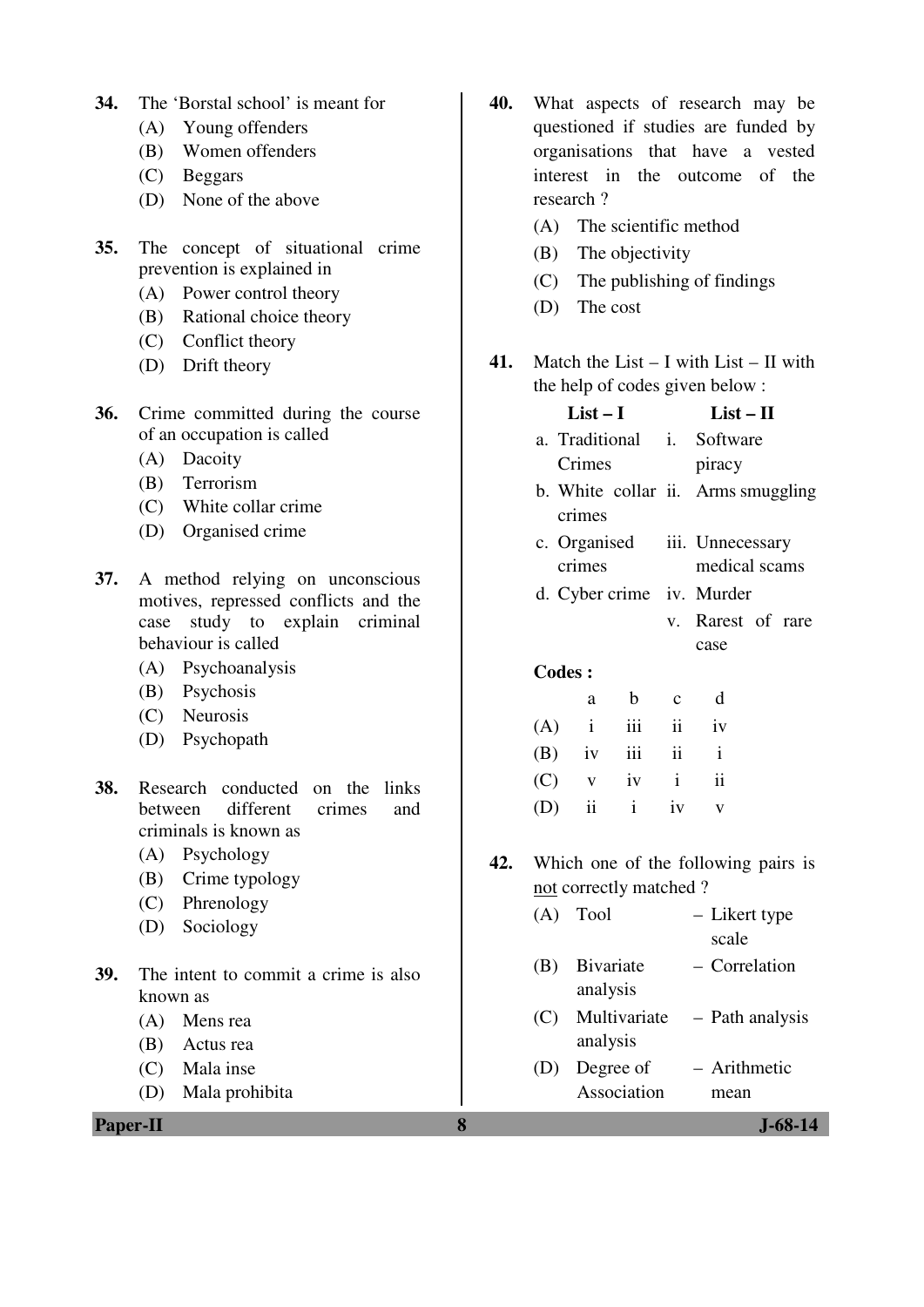- 34. बोर्स्टल स्कूल किनके लिये होता है ?
	- $(A)$  युवा अपराधी
	- (B) महिला अपराधी
	- (C) भिखारी
	- (D) उपर्युक्त में से कोई नहीं
- 35. <u>'</u>स्थितिपरक अपराध निरोध' की अवधारणा की व्याख्या किसमें की गई है ?
	- $(A)$  सत्ता-नियंत्रण सिद्धान्त
	- (B) विवेकपूर्ण विकल्प सिद्धान्त
	- $(C)$  संघर्ष सिद्धान्त
	- (D) ड्रिफ्ट सिद्धान्त
- 36. व्यवसाय करने के दौरान किया गया अपराध क्या कहलाता है ?
	- $(A)$  डकैती
	- $(B)$  आतंकवाद
	- (C) श्वेत वसन अपराध
	- (D) संगठित अपराध
- 37. आपराधिक व्यवहार को स्पष्ट करने के लिये अनाभिप्रेत कारणों. दमित संघर्षों और केस स्टडी पर आश्रित पद्धति क्या कहलाती है ?
	- (A) मनोविश्लेषण
	- (B) मनोविकृति
	- $(C)$  मन:स्ताप
	- $(D)$  मनोरोगी
- 38. भिन्न अपराधों तथा अपराधियों के बीच सम्बन्धों पर किया गया शोध क्या कहलाता है ?
	- $(A)$  मनोविज्ञान
	- (B) अपराध प्ररूप विद्या
	- (C) कपाल-विज्ञान
	- (D) समाजशास्त्र
- 39. अपराध करने के दृढ़संकल्प को निम्नलिखित भी कहते हैं  $\cdot$ 
	- $(A)$  मैन्स रिआ
	- (B) एक्टस रिया
	- (C) माला इंसे
	- (D) माला प्रोहिबिटा

 **J-68-14 9 Paper-II**

- 40. यदि शोध अध्ययनों का ऐसे संगठनों द्वारा <u>निधियन किया जाता है जिनका शोध के परिणाम</u> में निहित स्वार्थ है. तो फिर शोध के किन पक्षों पर सवाल उठाया जा सकता है ?
	- $(A)$  वैज्ञानिक पद्धति
	- (B) वस्तुनिष्ठता
	- $(C)$  शोध परिणामों का प्रकाशन
	- $(D)$  लागत
- 41. सूची I को सूची II के साथ सुमेलित करें ओर नीचे दिए कूटों से सही उत्तर का चयन करें :

## सूची – I सूची – II

- a. पारम्परिक अपराध i. सॉफ्टवेयर चोरी
- b. श्वेतपोशी अपराध ii. शस्त्रों की तस्करी
- c. संगठित अपराध iii. अनावश्यक मैडिकल घोटाले
- d. साइबर अपराध iv. हत्या
	- $\mathbf v$  ) अत्यन्त विरल मामला

#### कूट :

| a |                   | b c | d  |
|---|-------------------|-----|----|
|   | $(A)$ i iii ii iv |     |    |
|   | $(B)$ iv iii ii i |     |    |
|   | $(C)$ v iv i      |     | ii |
|   | $(D)$ ii i iv v   |     |    |

- 42. निम्नलिखित में से कौन सा युग्म सही मेलित नहीं है ?
	- $(A)$  उपकरण लाइकर्ट प्रकार की मापनी
	- $(B)$  द्विचर – सह सम्बन्ध
		- विश्लेषण
	- $(C)$  बहुचर विश्लेषण – पथ विश्लेषण
	- $(D)$  साहचर्य की कोटि – गणितीय माध्य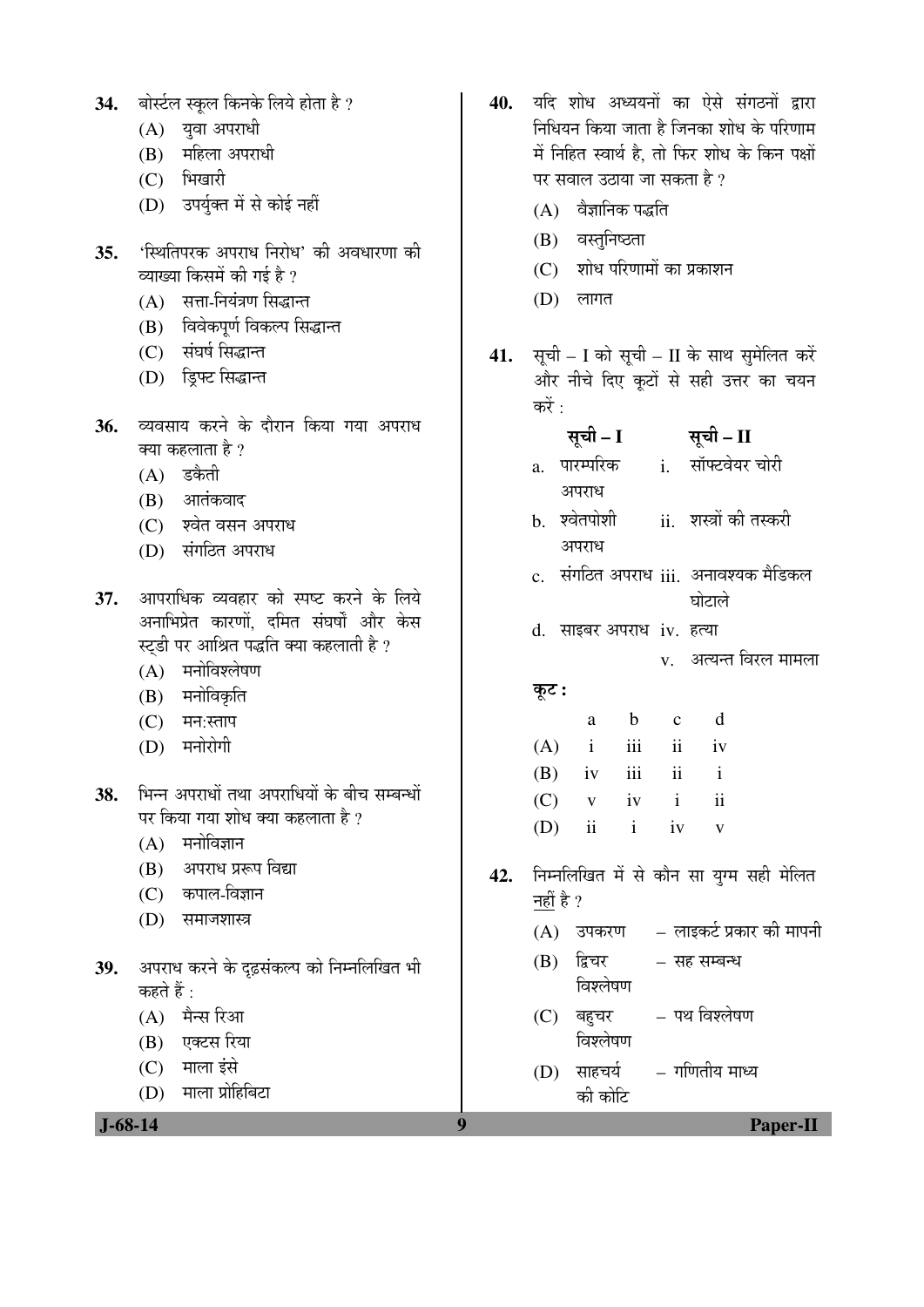**43.** Which one of the following is correctly matched ?

> (A) Mode – Standard deviation

- (B) Tool ANOVA
- (C) Mean Chi-square
- (D) Reliability Spearman Brown prophecy formula
- **44.** Arrange the following, as research is conducted, using the codes given below :
	- i. interpret and report
	- ii. Setting hypothesis
	- iii. Selection of a problem
	- iv. Data collection

**Codes :** 

| (A) |     | ij  | 111 | 1V |
|-----|-----|-----|-----|----|
| (B) | iii | ÎÎ  | iv  |    |
| (C) | iv  | iii | 11  |    |

- (D) i iv ii iii
- **45. Assertion (A) :** Corporate crimes refers to crimes committed by corporations.
	- **Reason (R)** : Corporate crimes are illegal acts that are carried out with the intention of furthering the goals of that organisation / corporation.

 **Codes :**

- (A) Both (A) and (R) are true and (R) is the correct explanation of  $(A)$ .
- (B) Both (A) and (R) are true and but (R) is not the correct explanation of (A).
- (C) (A) is true but  $(R)$  is false.
- (D) (A) is false but  $(R)$  is true.

Read the following passage and answer the questions no. **46** to **50** :

Every agency within the criminal justice system must prioritise and accelerate preparations to implement the gender equality duty and radically transform the

way they deliver services for women. The government should announce within six months a clear strategy to place existing women prisons with suitable, geographically dispersed, small, multifunctional custodial centers within 10 years. Custodial sentences for women must be reserved for serious and violent offenders who are a threat to the public.

- **46.** Which among the following should the 'system' try to implement ?
	- (A) Prioritisation
	- (B) Implementation
	- (C) Gender equality
	- (D) None of the above
- **47.** Which among the following is referred to as the system ?
	- (A) Gender equality
	- (B) Criminal justice system
	- (C) Radical transformation
	- (D) None of the above
- **48.** The overall 'service delivery' of the 'system' showed be
	- (A) Preparation
	- (B) Prioritisation
	- (C) Quality of service to women
	- (D) None of the above
- **49.** Who should devise a clear strategy ?
	- (A) Custodial centres
	- (B) Women prisons
	- (C) The Government
	- (D) None of the above
- **50.** What are suggested as clear strategies while setting up women prisons ?
	- (A) Geographical dispersion
	- (B) Multi-functional
	- (C) Small in size
	- (D) All of the above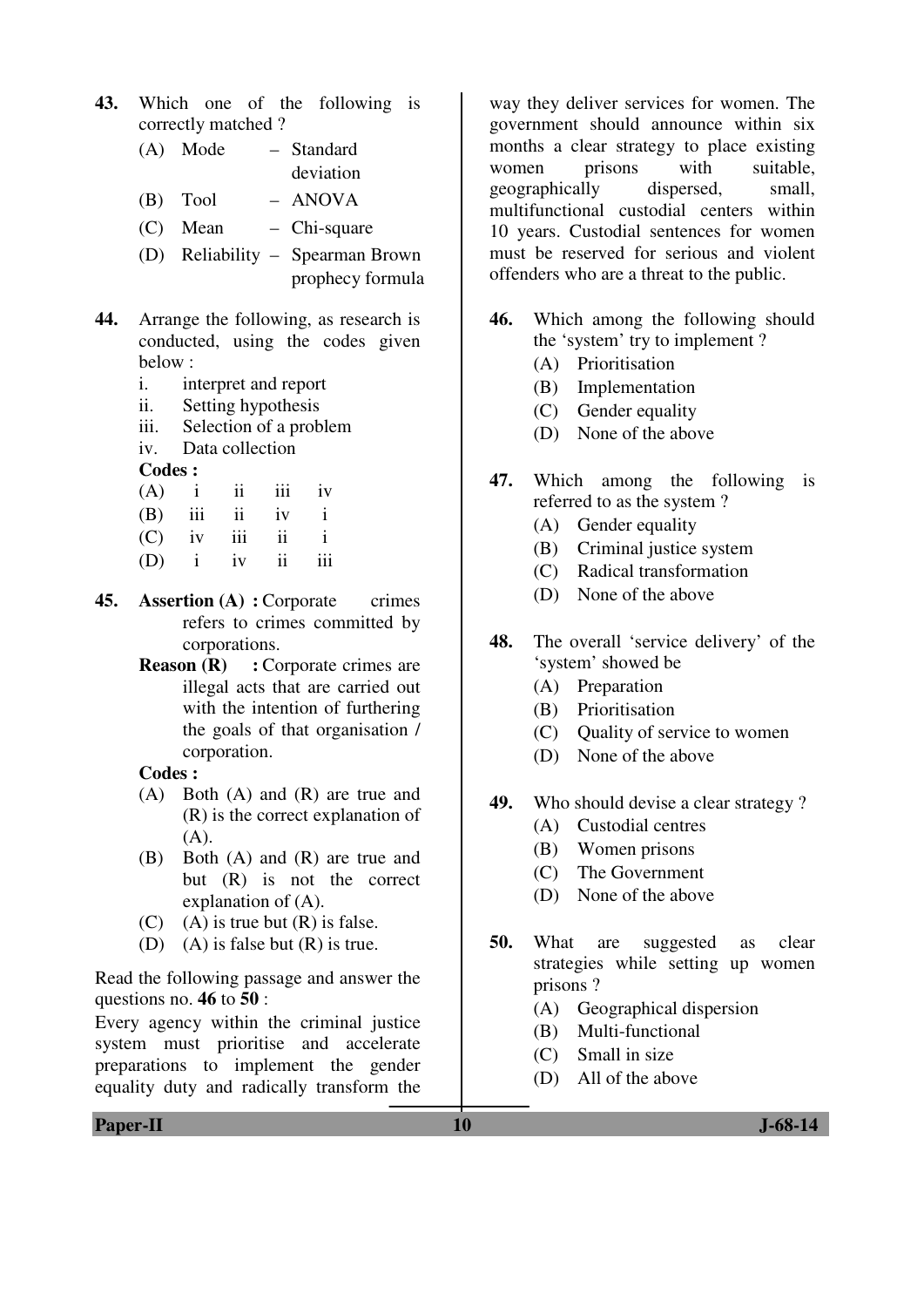- 43. Fiम्नलिखित में से कौन सा युग्म सही मेलित है ?
	- $(A)$  बहलक  $\overline{C}$  मानक विचलन
	- (B) उपकरण अनोवा
	- (C) माध्य काई-स्क्वेयर

(D) विश्वसनीयता – स्पीयरमैन ब्राऊन प्रोफिसी सूत्र

- 44. निम्नलिखित को शोध के सोपानों के रूप में व्यवस्थित करें और नीचे दिये कूटों की सहायता से सही उत्तर का चयन करें $\,$ :
	- i. व्याख्या और रिपोर्ट
	- ii. परिकल्पना निश्चित करना
	- iii. समस्या का चयन
	- iv. ऑकडों का संकलन
	- कुट $:$
	- $(A)$  i ii iii iv
- (B) iii ii iv i
	- $(C)$  iv iii ii i
	- $(D)$  i iv ii iii
- 45. **अभिकथन (A) :** कॉर्पोरेट अपराध कॉरपोरेशनस (या व्यापार मंडलों) द्वारा किए अपराधों से सम्बन्धित है ।
	- **कारण (R) :** कॉर्पोरेट अपराध अवैध कृत्य है जो उस संगठन/कॉरपोरेशन के लक्ष्यों को और आगे बढाने के इरादे के साथ किए जाते हैं ।
	- कूट :
	- $(A)$   $(A)$  और  $(R)$  दोनों सत्य हैं और  $(R)$ ,  $(A)$  की सही व्याख्या है ।
	- $(B)$   $(A)$  और  $(R)$  दोनों सत्य हैं और  $(R)$ ,  $(A)$  की सही व्याख्या नहीं है ।
	- (C) (A) सत्य है, परन्तु (R) असत्य है।
	- (D) (A) असत्य है, परन्तु (R) सत्य है।

निम्नलिखित परिच्छेद को पढ़िए और नीचे दिए प्रश्नों (46 से 50) का उत्तर दीजिए :

आपराधिक न्याय प्रणाली के अन्तर्गत प्रत्येक एजेन्सी को जेंडर समानता के कर्त्तव्य को सम्पन्न करने के लिए पर्व तैयारियों को प्राथमिकता अनसार अलग करना चाहिए और उन्हें तेज कर देना चाहिए और जिस

तरीके से वे महिलाओं को सेवाएँ पहुँचाते हैं उसे आमूल चल रूप से बदल देना चाहिए । सरकार को छ: महिनों के अन्दर, वर्तमान महिला कारागारों में उपयुक्त, भौगोलिक रूप से विक्षेपित (छितरे हए), छोटे और बह-कार्यात्मक अभिरक्षणीय केन्द्र 10 वर्षों के अन्दर स्थापित कर देने की स्पष्ट रणनीति की घोषणा करनी चाहिए । महिलाओं के लिए अभिरक्षणीय सजा को केवल गम्भीर तथा हिंसात्मक अपराधियों. जो जनता के लिए खतरा है, के लिए आरक्षित किया जाना चाहिए ।

- **46.** निम्नलिखित में से किसे क्रियान्वित करने का प्रणाली को प्रयास करना चाहिए ?
	- (A) प्राथमिकता निश्चित करना
	- $(B)$  क्रियान्वयन
	- (C) जेंडर समानता
	- (D) उपर्युक्त में से कोई नहीं
- 47. निम्नलिखित में से किसे 'प्रणाली' (सिस्टम) बताया गया है ?
	- $(A)$  जेंडर समानता
	- (B) आपराधिक न्याय व्यवस्था
	- (C) आमूल चूल रूपान्तर
	- (D) उपर्युक्त में से कोई नहीं
- 48. प्रणाली की सम्पूर्ण 'सेवा सुपूर्दगी' (सर्विस डिलीवरी) क्या होनी चाहिए ?
	- $(A)$  पर्व तैयारियाँ
	- (B) प्राथमिकता निश्चित करना
	- (C) महिलाओं को सेवा की गणवत्ता
	- (D) उपर्युक्त में से कोई नहीं
- 49. स्पष्ट रणनीति किसे बनानी चाहिए ?
	- (A) अभिरक्षण केन्द्र
	- $(B)$  महिला कारागार
	- $(C)$  सरकार
	- (D) उपर्युक्त में से कोई नहीं
- 50. महिला बंदीगृहों का निर्माण करते समय स्पष्ट रणनीतियाँ क्या बताई गई $\breve{}$ १
	- $(A)$  भौगोलिक विक्षेपण
	- (B) बह-कार्यात्मक
	- $(C)$  छोटे आकार में
	- (D) उपर्युक्त सभी